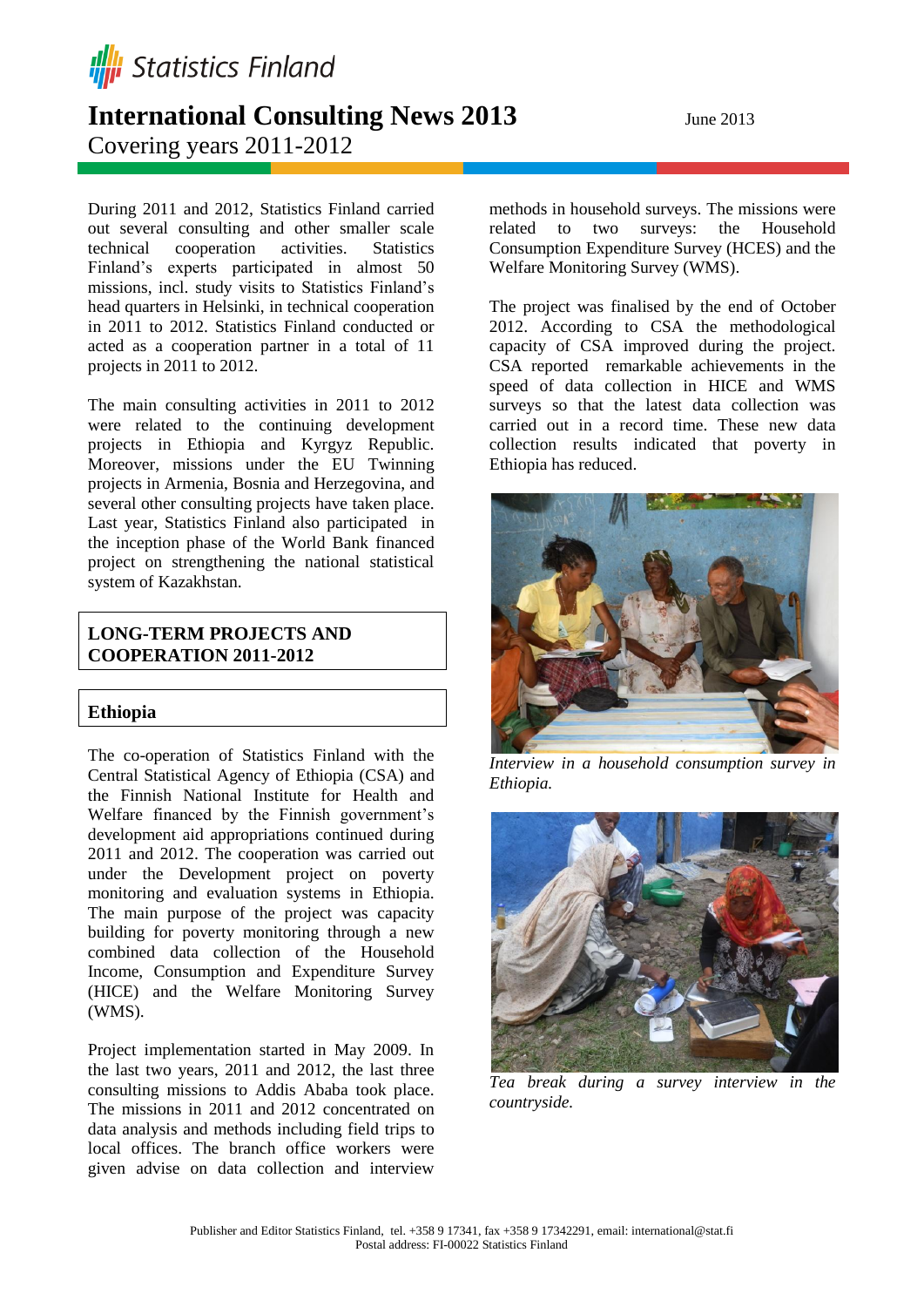## **Kyrgyz Republic**

Statistics Finland, in cooperation with the National Statistical Committee of the Kyrgyz Republic (NSC) and the Information Centre of the Ministry of Agriculture and Forestry in Finland (TIKE), implemented the development project on Finnish-Kyrgyz Technical Cooperation in the Area of Statistics. The project started in 2009 and it was completed at the end of 2012.

In total, 11 consulting missions each lasting one week were carried out in Bishkek and one study visit was arranged in Helsinki during 2011 and 2012. The project was financed by the Finnish government's development aid appropriations. The remaining missions were completed during the first half of 2012 and the entire project was finished before the end of 2012.

Mr. Markku Räty and Ms. Anneli Savolainen (former Miettinen) were two of a total of 26 experts who visited the NSC in Bishkek during the project. The purpose of their mission was to improve input-output tables. Mr. Räty, who is a production manager of input-output tables at Statistics Finland, is experienced in similar capacity building activities. He has participated in consulting projects, for instance, in Egypt and Croatia. For Ms. Savolainen, the mission carried out in Bishkek in February 2011 was the first consulting experience.

Capacity building for NSC has proven to be important. The available resources and statistical tools for compiling the input-output tables were challenging. Mr. Räty and Ms. Savolainen said that at NSC one person alone is responsible for conducting the input-output tables whereas at Statistics Finland some nine people participate in the work.

Both of the Statistics Finland's experts were pleased with the results of the cooperation and praised the hospitality of the local partners. The friendly hosts took good care of their visitors and in addition to the mission consulting activities, unofficial program was organised by local experts. Even though all the working sessions were held in English and Russian, no problems were encountered thanks to an excellent interpreter.



*Mr. Räty (right) on a coffee break with the Kyrgyz colleagues.* 

The project was executed through 16 separate consultation missions to Kyrgyz Republic by Finnish experts and three study visits to Statistics Finland.

The project on Finnish-Kyrgyz Technical Cooperation was completed with a seminar of the use of administrative data for statistical purposes. Representatives of several Kyrgyz ministries and government agencies also participated in the seminar.



*The workshop for producers and users of statistics in October 2012 in Bishkek in the Kyrgyz Republic.*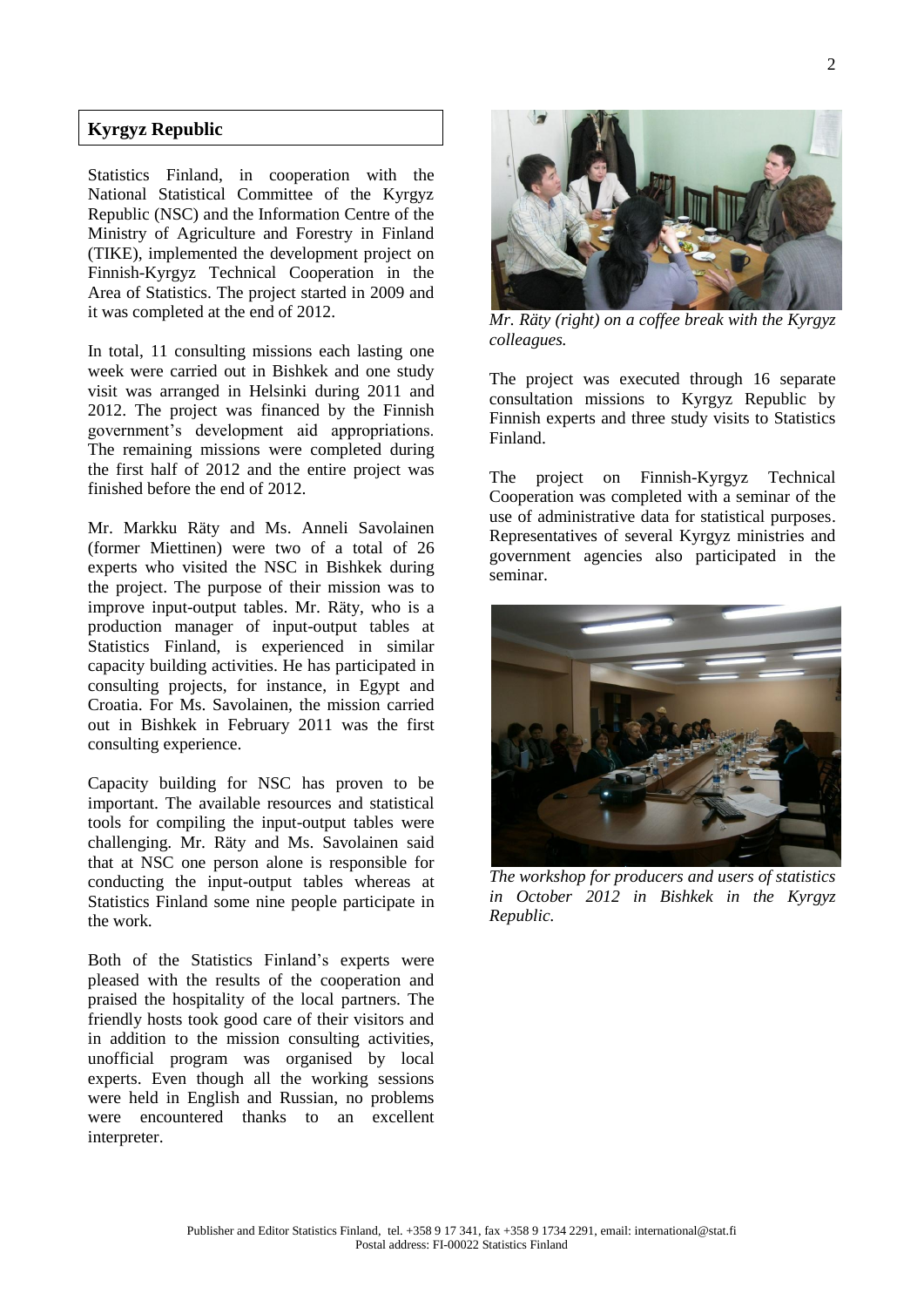

*Ms. Lola Baimatova, Head of International Coordination Department of the NSC of the Kyrgyz Republic (left, behind), Ms. Hilkka Vihavainen, Deputy Director (Productions) of Statistics Finland and Chair of the project's steering group and Ms. Liuksina Tekeeva, Deputy Chairman of the NSC during the last project mission in October 2012 in Bishkek.*

#### **Russia**

Rosstat and Statistics Finland have cooperated in several statistical fields during the past decades. This cooperation has been based on the Plan of Actions between Statistics Finland and Rosstat, and it has been financed by the Ministry of Foreign Affairs of Finland (MFA). Based on the Plan of Actions of 2010 to 2011, eleven meetings and study visits were held in Helsinki, Moscow, Pskov, Yaroslavl and Petrozavodsk. Topics covered during these meetings and study visits were related to construction statistics, consumer price indices, human resource development, integrated information systems, service prices on production, environmental statistics, national accounts and municipality statistics. In December 2011, the Finnish delegation traveled to Moscow to launch negotiations for the new Plan of Actions. Based on these cooperation plans a study visit of Rosstat's young experts to Statistics Finland was carried out in June 2012. The decades long MFA financed cooperation programme with Rosstat ended at the beginning of 2013 as the MFA stopped financing the programme. Cooperation with Rosstat will in future be based on bilateral financing.

#### **Kazakhstan**

Statistics Finland is a member in a consortium that consults in the World Bank twinning project for Strengthening the National System of Kazakshtan. The consortium is led by the Federal Statistical Office of Germany and the other consortium members are the Czech Statistical Office, the Statistical Office of Slovak Republic, Statistics Korea, and the Federal State Statistics Service of Russian Federation. The inception phase of the project was implemented during autumn 2012 and part of the inception missions were carried out by Statistics Finland's key-experts. The implementation phase of the project started in spring 2013. Altogether, around twenty Statistics Finland's experts will be participating in the project during the project period 2012 to 2017.

#### **Vietnam**

Cooperation between Statistics Finland and the Ministry of Science and Technology of Vietnam in the field of Science, Technology and Innovation statistics was initiated in 2009. During 2011, two consulting activities that aimed at capacity building were carried out. A study visit by a Vietnamese delegation was arranged in Helsinki in March 2011 and a consulting mission in Vietnam in June 2011.

#### **Armenia**

Statistics Finland has participated in a EU Twinning Project in Armenia "Support to the National Statistical Service of the Republic of Armenia", which is coordinated by Denmark. In 2011, Statistics Finland's Deputy Director General (Production) Ms. Hilkka Vihavainen took part in a consulting mission on Quality Management in Jerevan.

#### **Ukraine**

Statistics Finland's experts participated in a EU Twinning project in Ukraine in 2012 and the project is continuing in 2013. The project is conducted by Statistics Denmark**.**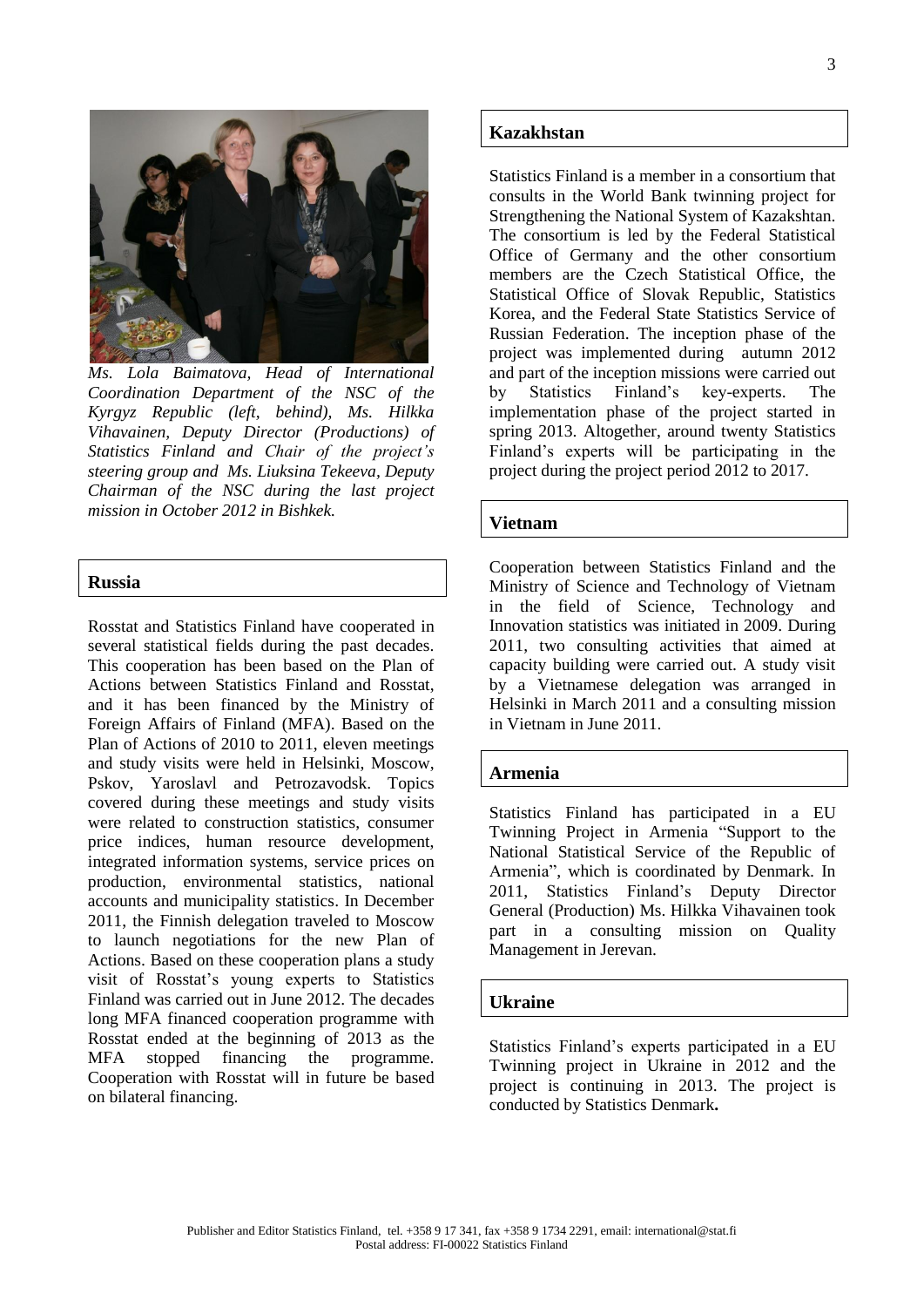### **Bosnia and Herzegovina**

In 2012, Statistics Finland's experts took part in a EU Twinning project in Bosnia and Herzegovina**.**  The project was lead by Statistics Denmark. There were eight missions for Finnish experts in Bosnia and Herzegovina and one study visit to Helsinki. The missions were related to, e.g. structural business statistics, business register, household budget survey. Statistics Finland's experts continue participating in the project in 2013.



## **SHORT-TERM COOPERATION 2011- 2012**

## **Training activities**

The following training activities have been implemented as short-term technical cooperation by Statistics Finland's experts in 2011 to 2012:

**Balkan:** A Statistics Finland's expert, Mr. Kari Djerf, participated as a trainer in training sessions on Quality management organized by ICON and IPA in Sarajevo and Belgrade in May and June in 2011.

**France:** A training session on Use of Administrative Source for Statistical Purposes was held in June 2011 by Medstat. Ms. Kaija Ruotsalainen from Statistics Finland took part in the session as a trainer.

## **Study visits**

The following study visits have been implemented as short-term technical cooperation at Statistics Finland in 2011 to 2012 :

**Palestine Central Bureau of Statistics:** The information systems of Management in April 2011.

**Uganda Bureau of Statistics:** Registers and quality themes in August 2011.

**National Statistical Office of Mongolia:**  Business registers and related themes in September 2011 and in August 2012. Population and household register in February 2012 **Serbian Statistical Office:** EFOM in June 2012 **Turkish Statistical Institute:** Labour input indicators in October 2012.

Several other study visits have also taken place to Statistics Finland's headquarters in Helsinki within the long-term projects and other cooperation.

### **Missions**

The following missions have been implemented as short-term technical cooperation by Statistics Finland's experts in 2011 to 2012:

**Armenia:** EU Twinning project "Support to the Ministry of Economy of the Republic of Armenia: Regulatory Management/Standard Cost Model". The mission "Regulatory Management and Standard Cost Model" was carried out by Director Ms. Hannele Orjala in July 2011. The project was coordinated by the Finnish Institute on Public Management (HAUS).

**Turkey:** EU Twinning project "Decision Making and Performance Management in Public Finance" coordinated by the Finnish Institute on Public Management (HAUS). Mr. Jani Heikkinen from Statistics Finland participated in the mission in the field of public financing in March 2011. **Greece:** The Joint Eurostat/Greece Statistical Action Plan (JOSGAP) - Improving environment statistics coordinated by Artemis. Mr. Leo Kolttola from Statistics Finland participated in the mission "Improving environment statistics" in September 2012.

**Montenegro:** EU funded IPA multibeneficiary statistical cooperation programme project coordinated by ICON. Ms. Outi Pyy-Martikainen from Statistics Finland participated in the mission concerning EU-SILC (Statistics on Income and Living Conditions) related statistical methods in September 2012.

**Mongolia:** World Bank financed project "The strengthening of the Statistical System of Mongolia" led by the Federal Statistical Office of Germany. Ms. Tuula Viitaharju from Statistics